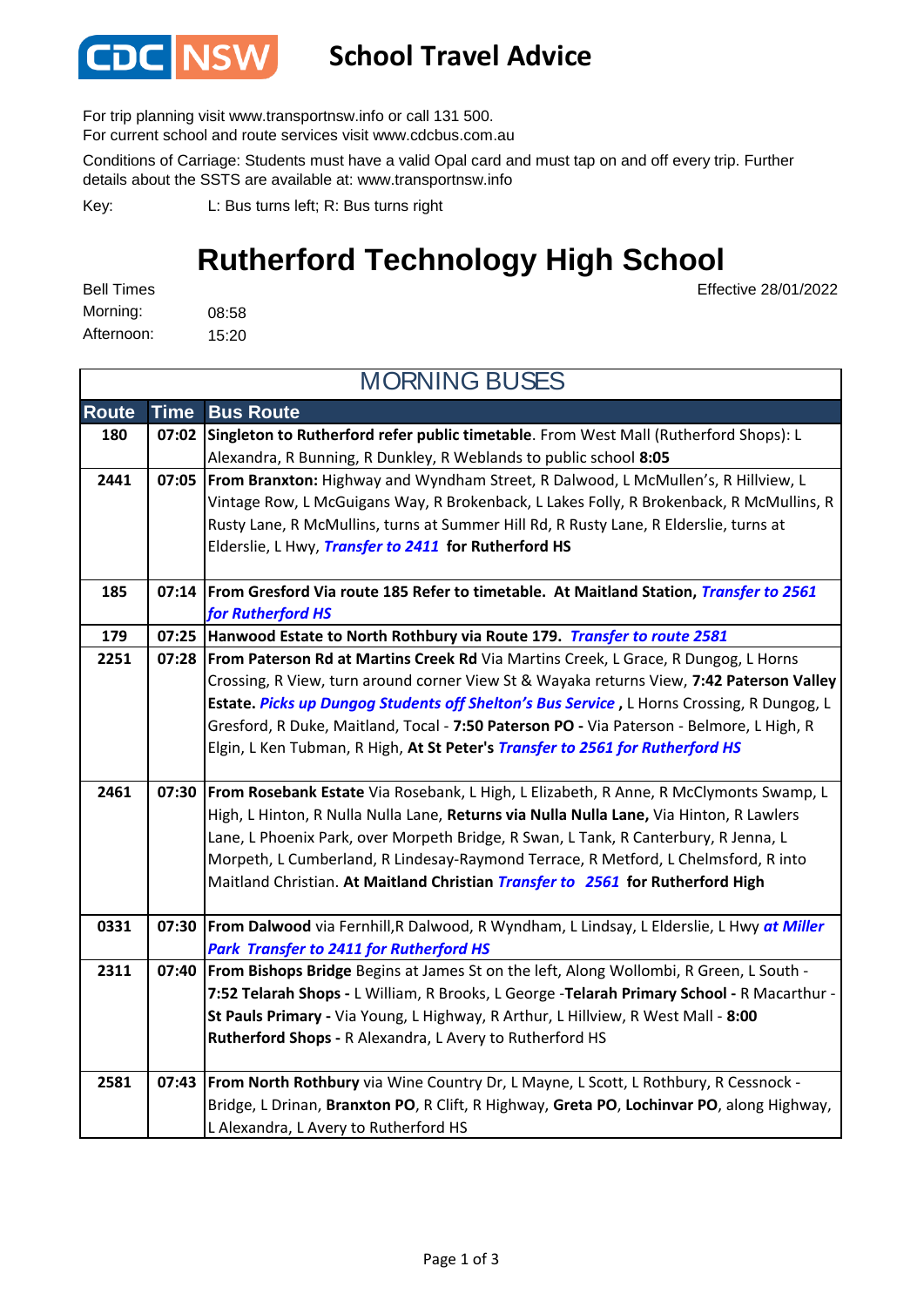## **CDC** NSW School Travel Advice

| <b>Route</b> | <b>Time</b> | <b>Bus Route</b>                                                                                                                                   |
|--------------|-------------|----------------------------------------------------------------------------------------------------------------------------------------------------|
| 2411         | 07:48       | Cessnock Rd & Drinan St 7:48, Highway, Drinan, R Clift, R Hwy, Miller Park Collect                                                                 |
|              |             | Students off 0031 & 2441, L West, R Inside, along inside Rd, R Hunter, L Hwy - 7:58 Greta                                                          |
|              |             | Post Office - 8:08 Lochinvar - along Hwy, L Alexandra, L Avery to Rutherford HS                                                                    |
|              |             |                                                                                                                                                    |
| 0032         |             | 07:50   From Greta Via cnr Hwy & Devon, R Devon St, L Kent St, L Oxford St, L Hwy, L West St, R                                                    |
|              |             | along inside road Greta, R Hunter St, L Hwy, L Alexandra Ave, L Avery St                                                                           |
|              |             |                                                                                                                                                    |
| 2402         |             | 08:02   From Woodberry via L Hyde, R Sophia Jane, L Kings Town, L Freewin, R Lawson, R                                                             |
|              |             | Anderson, L Allendale, R Yarrum, L Anderson, R New England Highway, <i>pick up at Avalon</i> -                                                     |
|              |             | Les Darcy, R High, Transfer to 2561 for Rutherford HS                                                                                              |
| 2422         | 08:06       | Tenambit (cnr Edward St & Maize St) via Maize, L Goldingham, R Collinson, L Metford, L                                                             |
|              |             | Robert, R Ronald, L Thursby, L O'Hearn, L Goldingham, R Crawford, R Valentia, L Frater, L                                                          |
|              |             | Edward, R Maize, L View, L Hinder, R High - 8:19 Maitland High School - Via High, R Lawes,                                                         |
|              |             | L Melbourne, R Highway, Old Highway, R High, Ken Tubman, L Elgin, R Railway - 8:35                                                                 |
|              |             | Maitland Station - R Church, L High, across Long Bridge, R High through roundabout L                                                               |
|              |             | Bungaree, R Telarah, R South, L William, R Brooks, L George, R McArthur - Young, L Gilles,<br>R Verge, L Hwy, RAlexandra, L Avery to Rutherford HS |
|              |             |                                                                                                                                                    |
| 2561         | 08:07       | From Metford Via Ferraby, R Streeton, R Whiteley, Woodlands, L Woodlands, L Whitleley,                                                             |
|              |             | L Streeton, Lowe, R Schanck, L Chelmsford, R Turton, L Fieldsend, L Quarry, R Lawes, L                                                             |
|              |             | Melbourne, R Highway, Les Darcy, R High, <i>pick up Students for Rutherford from 2251</i> Via                                                      |
|              |             | High, L Bourke, R Ken Tubman, L Elgin, R Railway - 8:40 Maitland Station - via R Church, L                                                         |
|              |             | High, R Highway, R Aberglasslyn, L Alexandra, R Avery to Rutherford HS                                                                             |
|              |             |                                                                                                                                                    |
| 2481         | 08:10       | From Anambah Rd turnaround via Anambah, R Highway, left Robert, R Gregory - St                                                                     |
|              |             | Patricks School - R Station, L Highway - Lochinvar Public - Via Hwy, turn around at Helena,                                                        |
|              |             | returns along Hwy, L Denton Park, R Fairfax, L Dunkley, R Weblands, L Alexandra, L Avery to                                                        |
|              |             | <b>Rutherford HS</b>                                                                                                                               |
| 2261         | 08:12       | From Highway OPP Lochinvar Shops then - St Joseph's Lochinvar -Via Highway, R Robert, R                                                            |
|              |             | Gregory, Drops St Patrick's in Bus area, R Station, R Highway, L River, L Lerra, L Camilla,                                                        |
|              |             | turns at Krystina Cl - Windella Downs - Lerra, R River, L Highway, L Dunkley, R Weblands -                                                         |
|              |             | Rutherford Primary School - Via Weblands, L Alexandra, L Avery to Rutherford HS                                                                    |
| 2212         | 08:15       | From Highway & Nelson, along Highway, R West, R Inside, R Hunter, L Highway - 8:25                                                                 |
|              |             | Lochinvar - Waits for Coffey's Bus opposite Lochinvar Post Office from Lambs Valley, Via                                                           |
|              |             | Highway to Rutherford, L Dunkley, R Weblands, L Alexandra, L Avery to Rutherford HS                                                                |
|              |             |                                                                                                                                                    |

| <b>AFTERNOON BUSES</b> |       |                                                                                                 |  |  |
|------------------------|-------|-------------------------------------------------------------------------------------------------|--|--|
| <b>Route</b>           |       | <b>Time Bus Route</b>                                                                           |  |  |
| 2214                   | 14:30 | <b>To Greta</b> via Avery, turn at end and return along Avery St, R Alexandra Ave, R Highway to |  |  |
| <b>Tue</b>             |       | Greta PO 2.53                                                                                   |  |  |
| Only                   |       |                                                                                                 |  |  |
| 2562                   |       | 14:30 To Branxton, North Rothbury R Alexandra, R Hwy, Express to Branxton, L Clift, L Drinan, R |  |  |
| <b>Tue</b>             |       | Bridge, Cessnock, L Mayne, L Scott, L Rothbury, R Cessnock                                      |  |  |
| Only                   |       |                                                                                                 |  |  |
| 2703                   | 14:30 | <b>To Windella</b> Via Avery, turn at end along Avery, R Alexandra, R Weblands, L Dunkley, R    |  |  |
| <b>Tue</b>             |       | Highway, R River, L Lerra, L Camilla, turn at Krystina                                          |  |  |
| Only                   |       |                                                                                                 |  |  |